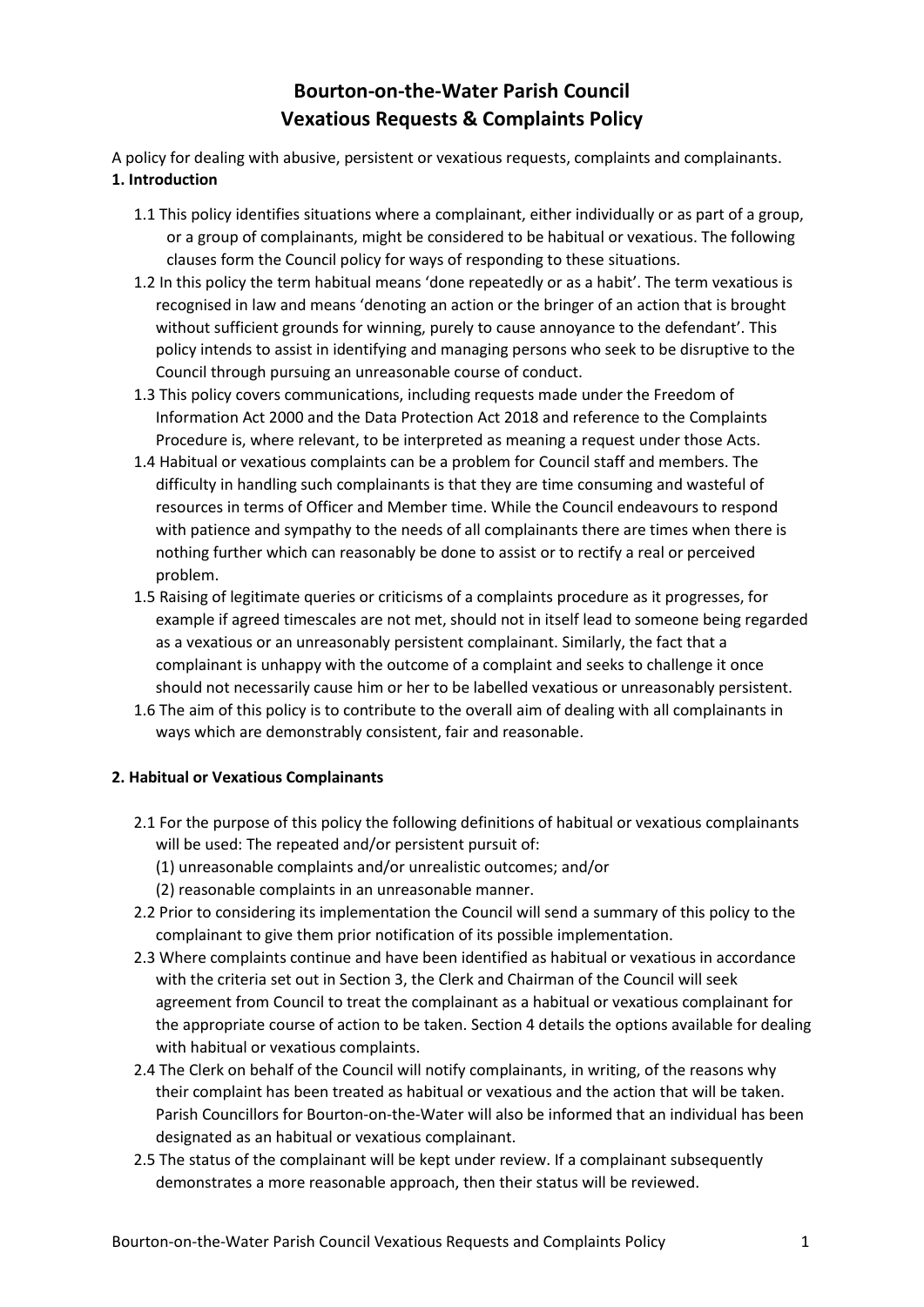## **3. Definitions**

3.1 Bourton-on-the-Water Parish Council defines unreasonably persistent and vexatious complainants as those complainants who, because of the frequency or nature of their contacts with the Council, hinder the Council's consideration of their or other people's complaints.

The description 'unreasonably persistent' and 'vexatious' may apply separately or jointly to a particular complainant.

- 3.2 Examples include the way in which, or frequency with which, complainants raise their complaints with the Council or how complainants respond when informed of the Council's decision about the complaint.
- 3.3 Features of an unreasonably persistent and/or vexatious complainant include the following (the list is not exhaustive, nor does one single feature on its own necessarily imply that the person will be considered as being in this category):

An unreasonably persistent and/or vexatious complainant may:

- have insufficient or no grounds for their complaint or be making the complaint only to annoy (or for reasons that he or she does not admit or make obvious).
- refuse to specify the grounds of a complaint despite offers of assistance.
- refuse to co-operate with the complaints investigation process while still wishing their complaint to be resolved.
- refuse to accept that issues are not within the remit of the Complaints Policy and procedure despite having been provided with information about the scope of the policy and procedure.
- refuse to accept that issues are not within the power of the Council to investigate, change or influence.
- insist on the complaint being dealt with in ways which are incompatible with the Complaints Procedure or with good practice (eg insisting that there must not be any written record of the complaint).
- make what appear to be groundless complaints about the staff dealing with the complaints, and seek to have them dismissed or replaced.
- make an unreasonable number of contacts with the Council, by any means in relation to a specific complaint or complaints.
- make persistent and unreasonable demands or expectations of staff and/or the complaints process after the unreasonableness has been explained to the complainant (an example of this could be a complainant who insists on immediate responses to questions, frequent and/or complex letters, telephone calls or emails).
- harass or verbally abuse or otherwise seek to intimidate staff dealing with their complaint, in relation to their complaint by use of foul or inappropriate language or by the use of offensive, racist or discriminatory language or publish their complaints in other forms of media.
- raise subsidiary or new issues whilst a complaint is being addressed that were not part of the complaint at the start of the complaint process.
- introduce trivial or irrelevant new information whilst the complaint is being investigated and expect this to be taken into account and commented on.
- change the substance or basis of the complaint without reasonable justification whilst the complaint is being addressed.
- deny statements he or she made at an earlier stage in the complaint process.
- are known to have electronically recorded meetings and conversations without the prior knowledge and consent of the other person(s) involved.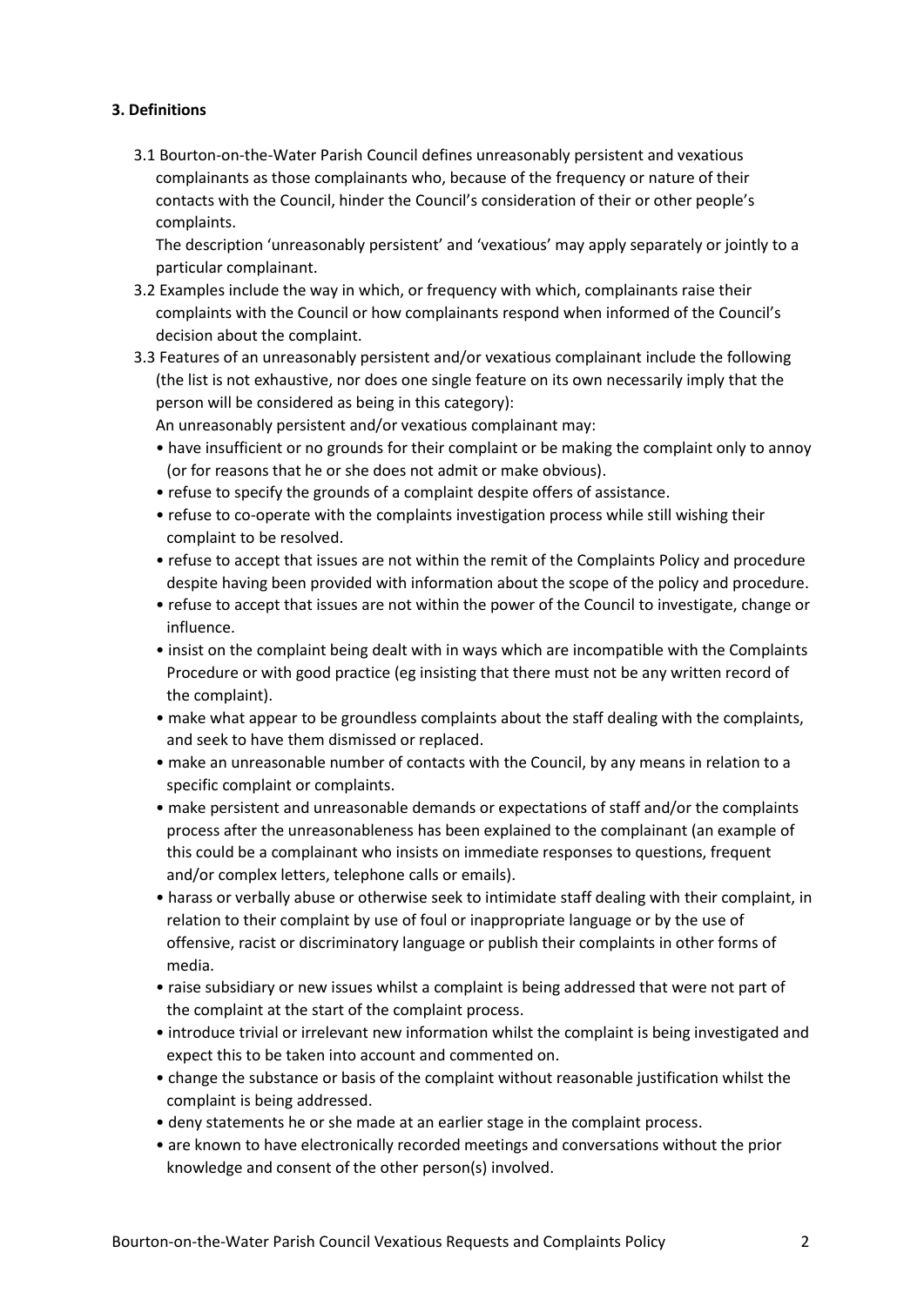- adopts a 'scattergun' approach, for instance, pursuing a complaint or complaints not only with the Council, but at the same time with, for example, a Member of Parliament, other Councils, elected Councillors of this and other Councils, the Council's Independent Auditor, the Standards Board, the Police, other public bodies or solicitors.
- refuse to accept the outcome of the complaint process after its conclusion, repeatedly arguing the point, complaining about the outcome, and/or denying that an adequate response has been given.
- make the same complaint repeatedly, perhaps with minor differences, after the Complaints Procedure has been concluded.
- persistently approach the Council through different routes or other persons about the same issue.
- persist in seeking an outcome which Council has explained is unrealistic for legal or policy (or other valid) reasons.
- refuse to accept documented evidence as factual.
- complain about or challenge an issue based on an historic and/or an irreversible decision or incident.
- be taking forward a personal grudge.
- combine some or all of these features.

#### **4. Imposing Restrictions**

- 4.1 The Council will ensure that the complaint is being, or has been, investigated properly according to the adopted complaints procedure.
- 4.2 In the first instance the Clerk will consult with the Chairman of the Council prior to issuing a warning to the complainant. The Clerk will contact the complainant in writing, or by e-mail, to explain why this behaviour is causing concern and ask them to change this behaviour and outline the actions that the Council may take if they do not comply.
- 4.3 If the disruptive behaviour continues, the Clerk will issue a reminder letter to the complainant advising them that the way in which they will be allowed to contact the Council in future will be restricted. The Clerk will make this decision in consultation with the Chairman of the Council and inform the complainant in writing of what procedures have been put in place and for what period.
- 4.4 Any restriction that is imposed on the complainant's contact with the Council will be appropriate and proportionate and the complainant will be advised of the period of time over which that the restriction will be in place. In most cases restrictions will apply for between three to six months, but in exceptional cases this may be extended. In such cases the restrictions would be reviewed on a quarterly basis, or at the next Full Council Meeting.
- 4.5 Restrictions will be tailored to deal with the individual circumstances of the complainant and may include:
	- banning the complainant from making contact by telephone except through a third party eg a solicitor, a Councillor or a friend acting on their behalf
	- banning the complainant from sending emails to individuals and/or all Council Officers and insisting.
	- they only correspond by postal letter.
	- requiring contact to take place with one named member of staff only.
	- restricting telephone calls to specified days and/or times and/or duration.
	- requiring any personal contact to take place in the presence of an appropriate witness.